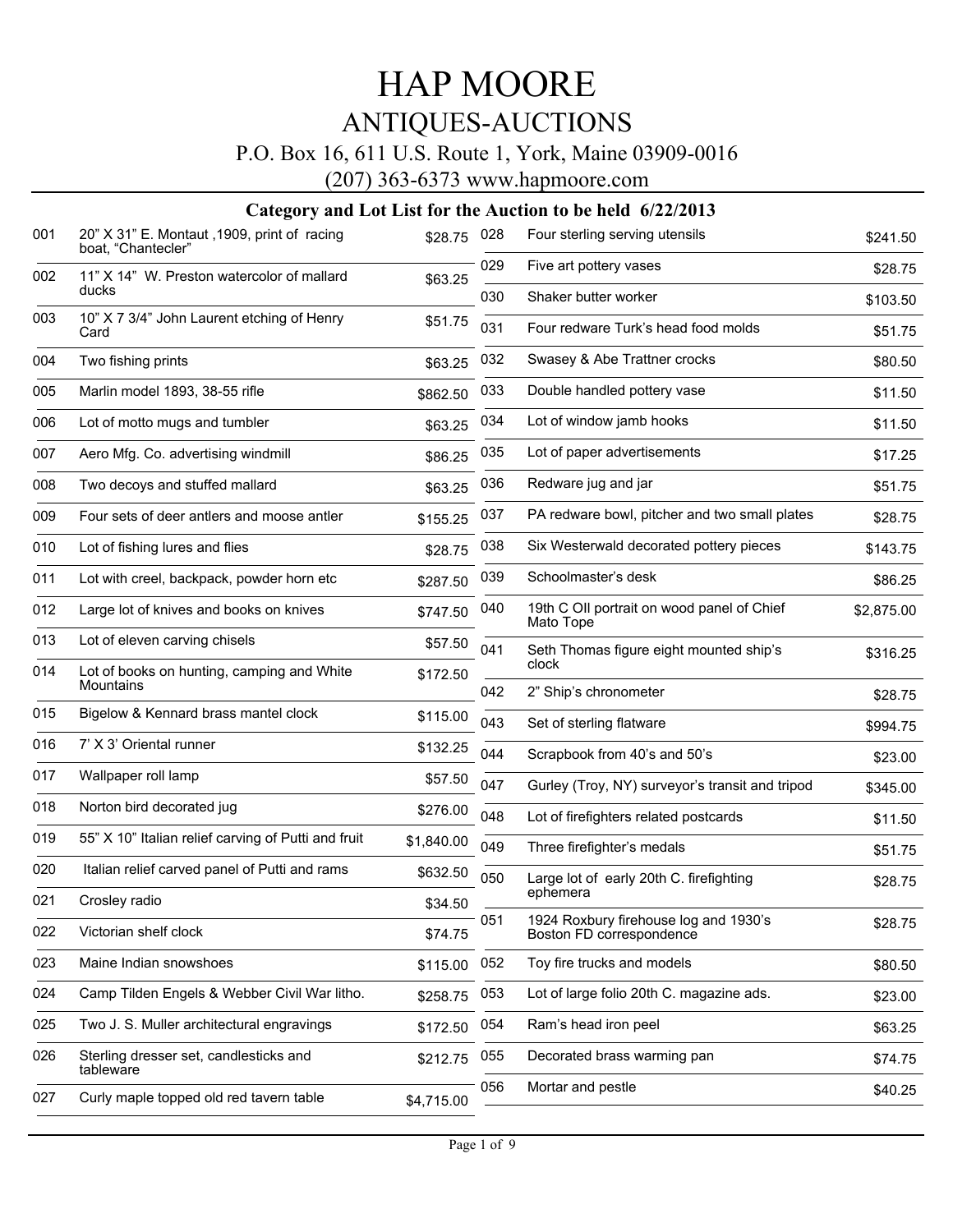## P.O. Box 16, 611 U.S. Route 1, York, Maine 03909-0016

(207) 363-6373 www.hapmoore.com

| 057 | Two decorated jugs                                                                 | \$63.25    | 084        | Copper kettle on stand                                | \$115.00            |
|-----|------------------------------------------------------------------------------------|------------|------------|-------------------------------------------------------|---------------------|
| 058 | John Carlile, Providence signed four drawer<br>cherry chest                        | \$575.00   | 085        | Two door pine cupboard                                | \$201.25            |
| 059 | Floor lamp with figural base                                                       | \$97.75    | 086        | Child's dresser                                       | \$126.50            |
| 061 | Edison cylinder player with large horn and                                         | \$345.00   | 087        | Hanging Victorian lamp                                | \$92.00             |
|     | rolls                                                                              |            | 088        | French mantle clock                                   | \$115.00            |
| 062 | Early 20th C. Lionel engine, three cars,<br>transformer and track                  | \$92.00    | 089        | Pair of Asian pottery jars                            | \$287.50            |
| 063 | 30" Sponge grain-painted storage box                                               | \$258.75   | 090        | Pair of green alabaster jars                          | \$57.50             |
| 064 | Early 19th C. carpenter's bit brace                                                | \$57.50    | 091        | Gilded pier table with mirror                         | \$690.00            |
| 065 | John Short 10 1/4' complex molding plane                                           | \$632.50   | 092        | Gilded French style armchair with carved<br>back      | \$431.25            |
| 066 | Nine John Sleeper molding planes                                                   | \$546.25   | 093        | Concord, NH Pharmacy apothecary chest                 | \$575.00            |
| 067 | Seven early molding planes                                                         | \$115.00   | 094        | Frog doorstop                                         | \$92.00             |
| 068 | Stanley #20 circular plane                                                         | \$155.25   | 095        | Texas Star Millersburg, PA quilt                      | \$143.75            |
| 069 | Forty-eight piece set of sterling flatware and<br>two baby cups                    | \$862.50   | 096        | Appliqué Millersburg, PA quilt                        | \$287.50            |
| 070 | Japanese embroidered wedding kimono                                                | \$57.50    | 097        | Stone composition dog                                 | \$92.00             |
| 071 | Embroidered Japanese Obi                                                           | \$143.75   | 098        | Iron elephant mechanical bank                         | \$92.00             |
| 072 | 102" X 36" Embroidered silk panel depicting<br>Shou Hsig, Chinese God of Longevity | \$287.50   | 100        | Three Royal Doulton character plates                  | \$28.75             |
| 073 | Open top pine cupboard                                                             | \$230.00   | 101        | Six ladies' fans                                      | \$23.00             |
| 074 | Collection of Cavanaugh Motors, Manchester,                                        | \$143.75   | 102        | Lot of 19th C molding planes                          | \$28.75             |
|     | NH photographs                                                                     |            | 103        | Six stack mahogany barrister bookcases                | \$517.50            |
| 075 | 1930's York Beach shop sign                                                        | \$172.50   | 104        | Mahogany gent's desk with marble gallery              | \$316.25            |
| 076 | "This Farm For Sale" sign                                                          | \$161.00   | 105        | Whirlygig, two finials, wooden bird and two           | \$51.75             |
| 077 | Table terrarium                                                                    | \$178.25   |            | sewing baskets                                        |                     |
| 078 | Pair of weighted sterling candelabra                                               | \$465.75   | 106        | Toy cast iron fire truck and two train cars           | \$11.50             |
| 079 | 20" X 30" Walter L. Dean harbor scene oil<br>painting                              | \$632.50   | 107<br>108 | Pottery tile and vase<br>Stick and ball stand         | \$11.50<br>\$172.50 |
| 080 | 19 1/2 X 23 1/2" Emile Gruppe oil, Fishing                                         | \$5,635.00 | 109        | Small old green painted cupboard                      |                     |
|     | <b>Boats at Dusk</b>                                                               |            |            |                                                       | \$373.75            |
| 081 | PA tall case clock                                                                 | \$1,150.00 | 110        | Pair of decorated jugs                                | \$143.75            |
| 082 | Cherry rope leg drop leaf table                                                    | \$143.75   | 111        | 23" X 14" Arabic watercolor of tourist on<br>elephant | \$11.50             |
| 083 | Maple turned leg drop leaf table                                                   | \$57.50    |            |                                                       |                     |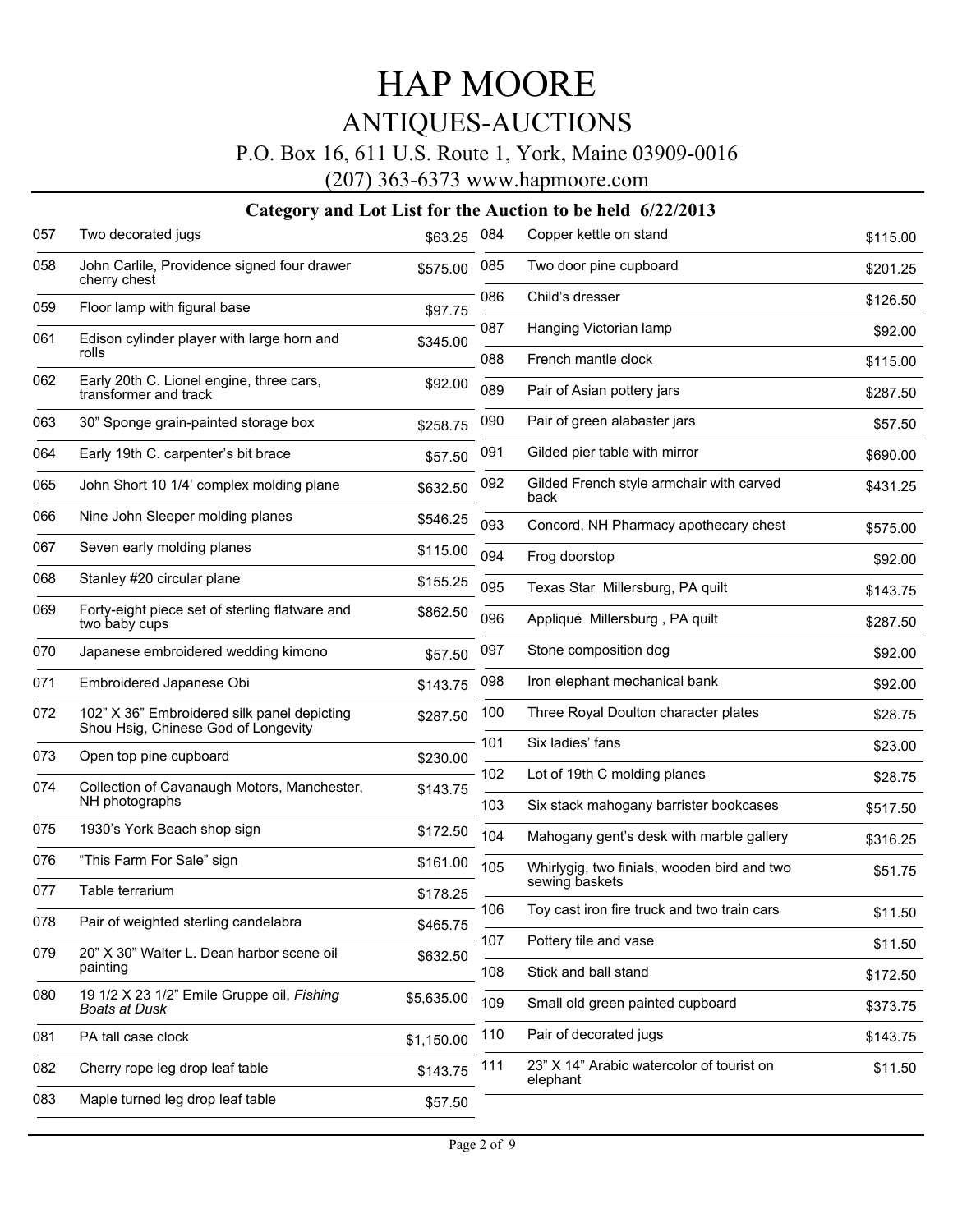### P.O. Box 16, 611 U.S. Route 1, York, Maine 03909-0016

(207) 363-6373 www.hapmoore.com

| 112 | 61" X 45" Therien's Paris poster of Palis do<br>Glace       | \$172.50   | 138 | Mounted deer head                                           | \$28.75    |
|-----|-------------------------------------------------------------|------------|-----|-------------------------------------------------------------|------------|
| 113 | 61" X 45" Minitie '58 oil painting of Spanish               | \$230.00   | 139 | Three brass fireplace stands                                | \$115.00   |
|     | girl                                                        |            | 140 | Lot of costume jewelry                                      | \$51.75    |
| 114 | Lady's 14k gold and diamond ring                            | \$86.25    | 141 | Lot of Staffordshire, Goebel and Royal<br>Doulton figurines | \$189.75   |
| 115 | 14k White gold and diamond ring                             | \$316.25   | 142 |                                                             |            |
| 116 | Mixed gold and sterling rings, marked and<br>unmarked       | \$488.75   |     | Lot of sterling jewelry                                     | \$184.00   |
| 117 | 14k White gold ring with diamond                            | \$488.75   | 143 | Lot of five Royal Copenhagen figurines and<br>vase          | \$92.00    |
| 118 | Waltham gold-filled pocket watch                            | \$28.75    | 144 | Sterling and unmarked dresser items                         | \$483.00   |
| 119 | Gold-filled pocket watch and cameos                         |            | 145 | Two Champleve continental vases                             | \$97.75    |
|     |                                                             | \$166.75   | 146 | Ch. Pirron 12 1/2" spreadwing eagle metallic                | \$92.00    |
| 120 | 10K gold Masonic jewel                                      | \$241.50   |     | sculpture                                                   |            |
| 121 | Stanley planes #45 and #55 with extra fences<br>and irons   | \$287.50   | 147 | 10" Rose Medallion bowl                                     | \$287.50   |
| 122 | Mixed lot of fraternal jewelry and military                 | \$69.00    | 148 | Lot of mixed and marked gold jewelry                        | \$776.25   |
|     | insignia                                                    |            | 149 | Lot of misc. sterling and coin flatware                     | \$264.50   |
| 123 | 24" X 32" Simka Simkhovitch landscape<br>watercolor         | \$373.75   | 150 | Lot of stainless and plated flatware                        | \$28.75    |
| 124 | 30" X 22" Simka Simkhovitch unfinished<br>watercolor of boy | \$28.75    | 151 | Lot of unmarked turquoise jewelry                           | \$28.75    |
| 125 | Eastlake marble top table                                   | \$138.00   | 152 | Large set of Tuttle sterling flatware                       | \$2,127.50 |
|     |                                                             |            | 153 | Lot of Boehm animals                                        | \$425.50   |
| 126 | Curley maple acorn top double bed                           | \$28.75    | 154 | Mettlach 7" stein                                           | \$316.25   |
| 127 | Pair of deep-carved pineapple post twin beds                | \$92.00    | 155 | 12" Shaped edge sterling tray                               | \$442.75   |
| 128 | Deep - carved Flemish oak storage chest                     | \$345.00   | 156 | Sterling footed cake stand and candy dish                   |            |
| 129 | Three tier Barrister bookcase                               | \$172.50   |     |                                                             | \$316.25   |
| 130 | Early 20th C Bronze table lamp                              | \$1,840.00 | 157 | Sterling water pitcher                                      | \$316.25   |
| 131 | Lot of Belleek china                                        | \$218.50   | 158 | Lot of small Steiff animals                                 | \$402.50   |
| 132 | Brass double inkwell stank                                  | \$115.00   | 159 | Seven sterling dishes                                       | \$414.00   |
| 133 | 1951 Vintage wedding gown                                   | \$11.50    | 160 | Sterling basket and candy dish                              | \$253.00   |
| 134 | Steuben glass goose                                         | \$80.50    | 161 | Footed sterling compote and 8" fluted bowl                  | \$632.50   |
| 135 | Set of seven carved ivory figures                           |            | 162 | Large lot of weighted sterling candlesticks                 | \$299.00   |
|     |                                                             | \$28.75    | 163 | Lot of sterling sugars, creamers and                        | \$287.50   |
| 136 | Two Coalport porcelain flowers                              | \$28.75    |     | accessories                                                 |            |
| 137 | Bronze whippet, dog's head, and Lincoln<br>bookends         | \$143.75   | 164 | Sterling five piece coffee/tea service                      | \$1,115.50 |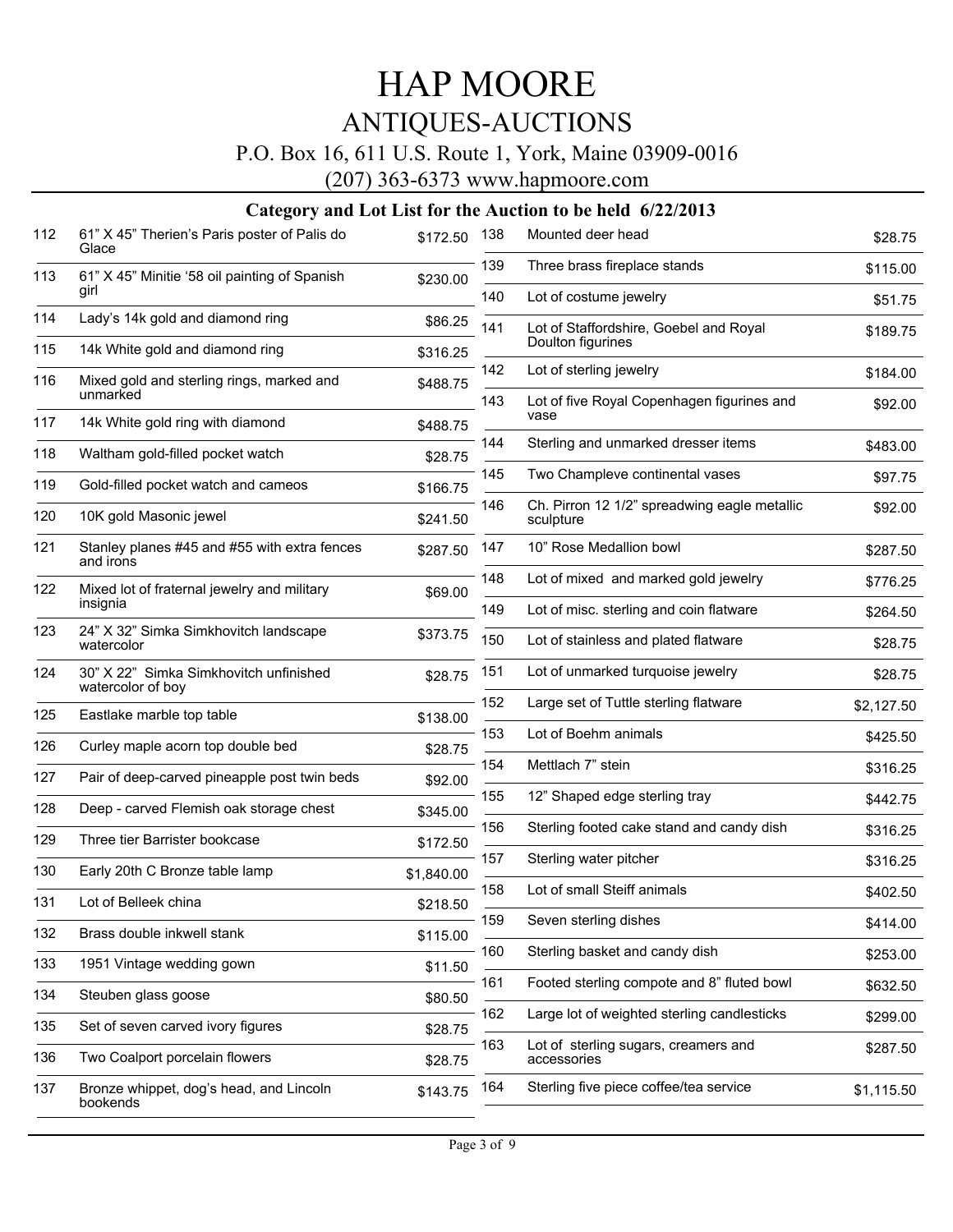### P.O. Box 16, 611 U.S. Route 1, York, Maine 03909-0016

(207) 363-6373 www.hapmoore.com

| 165 | Pair of brass and crystal candle sconces                              | \$172.50 | 192 | Two Ivah Spinney, Portsmouth, bottled ships<br>and bottled whimsey | \$115.00   |
|-----|-----------------------------------------------------------------------|----------|-----|--------------------------------------------------------------------|------------|
| 166 | Pair of Girandole candelabras                                         | \$115.00 | 193 | Sevres bowl and sauce boat                                         | \$718.75   |
| 167 | Pair of footed crystal compotes                                       | \$143.75 | 194 | Twelve mother of pearl knives                                      | \$115.00   |
| 168 | 11 1/2" Nippon bowl and Royal Bonn floral<br>vase                     | \$57.50  | 195 | Thirteen coin silver spoons                                        | \$120.75   |
| 169 | Etched glass table lamp                                               | \$86.25  | 196 | Silver plated coffee urn, pot and accessories                      | \$28.75    |
| 170 | Mortar and pestle                                                     | \$34.50  | 197 | Sterling serving utensils and small bowls                          | \$379.50   |
| 171 | Lot of glass colognes                                                 | \$28.75  | 198 | French inlaid gaming table w/ ormulu                               | \$1,265.00 |
| 172 | 16" Satsuma lamp base and 18th C China<br>vase, as is                 | \$115.00 | 199 | French inlaid corner cabinet                                       | \$230.00   |
| 173 | Two 9" X 7" J. T. Breen male portraits                                | \$172.50 | 200 | Nine lady's fans                                                   | \$11.50    |
| 174 | Winchester, MA framed Boy Scout badges                                | \$40.25  | 201 | Deep green blown P. W. Keen (NH) flask                             | \$546.25   |
|     | and patches                                                           |          | 202 | Stoddard (NH) eagle flask and another                              | \$460.00   |
| 175 | 26" X 22" A. Burris tavern scene oil painting                         | \$345.00 | 203 | Lydia Diman 19th C sampler                                         | \$138.00   |
| 176 | Unsigned 12" X 18" 19th C shoe shop scene<br>oil painting             | \$115.00 | 204 | Hannah Clark 1805 Madbury, NH sampler                              | \$126.50   |
| 177 | Fore's National Sports "The FInd"                                     | \$115.00 | 205 | Norton decorated crock                                             | \$161.00   |
| 178 | Lot of Boehm flowers                                                  | \$172.50 | 206 | 3 framed floral 19th c. NH sentiments                              | \$28.75    |
| 179 | Early 20th C mahogany pie crust table                                 | \$402.50 | 207 | 19th C. musket                                                     | \$115.00   |
| 180 | 29" X 20" Framed pair of reprod. prints of<br>early Chinese paintings | \$57.50  | 208 | 34" X 27" Oll portrait of Sen. Moses Norris                        | \$115.00   |
| 181 | Fluted leg English mahogany one drawer                                | \$115.00 | 209 | Wicker sofa and armchair                                           | \$172.50   |
|     | dropleaf table                                                        |          | 210 | Rosenthal hunting dog figure                                       | \$97.75    |
| 182 | 19th C Tapered leg cherry dropleaf table                              | \$258.75 | 211 | Alligator suitcase                                                 | \$143.75   |
| 183 | 19 1/2" X 14 1/2" George W. Harvey<br>watercolor of sailboat          | \$345.00 | 212 | Shaving mirror with ivory knobs                                    | \$28.75    |
| 184 | Four part Asian folding screen                                        | \$57.50  | 213 | Caucasian scatter rug                                              | \$776.25   |
| 185 | 67" African female folk art figure                                    | \$138.00 | 214 | Ivory scent bottle                                                 | \$28.75    |
| 186 | Wicker armchair                                                       | \$74.75  | 215 | 9" X 12" landscape oil painting with cattle                        | \$264.50   |
| 187 | Victorian highchair                                                   | \$92.00  | 217 | 12" X 19 1/2" W.A. Walker-style landscape oil<br>with cabin        | \$201.25   |
| 188 | Decorated metallic boudoir bench                                      | \$63.25  | 218 | 9 1/2" X 13 1/2" Fred M. Hines,                                    | \$287.50   |
| 189 | Four drawer bow front chest                                           | \$575.00 |     | Kennebunkport fishing shack oil painting                           |            |
| 191 | Red and tan coverlet                                                  | \$23.00  | 219 | 40" X 25" Vasarely Air France poster                               | \$747.50   |
|     |                                                                       |          | 221 | S. Willard's Patent banjo clock                                    | \$1,610.00 |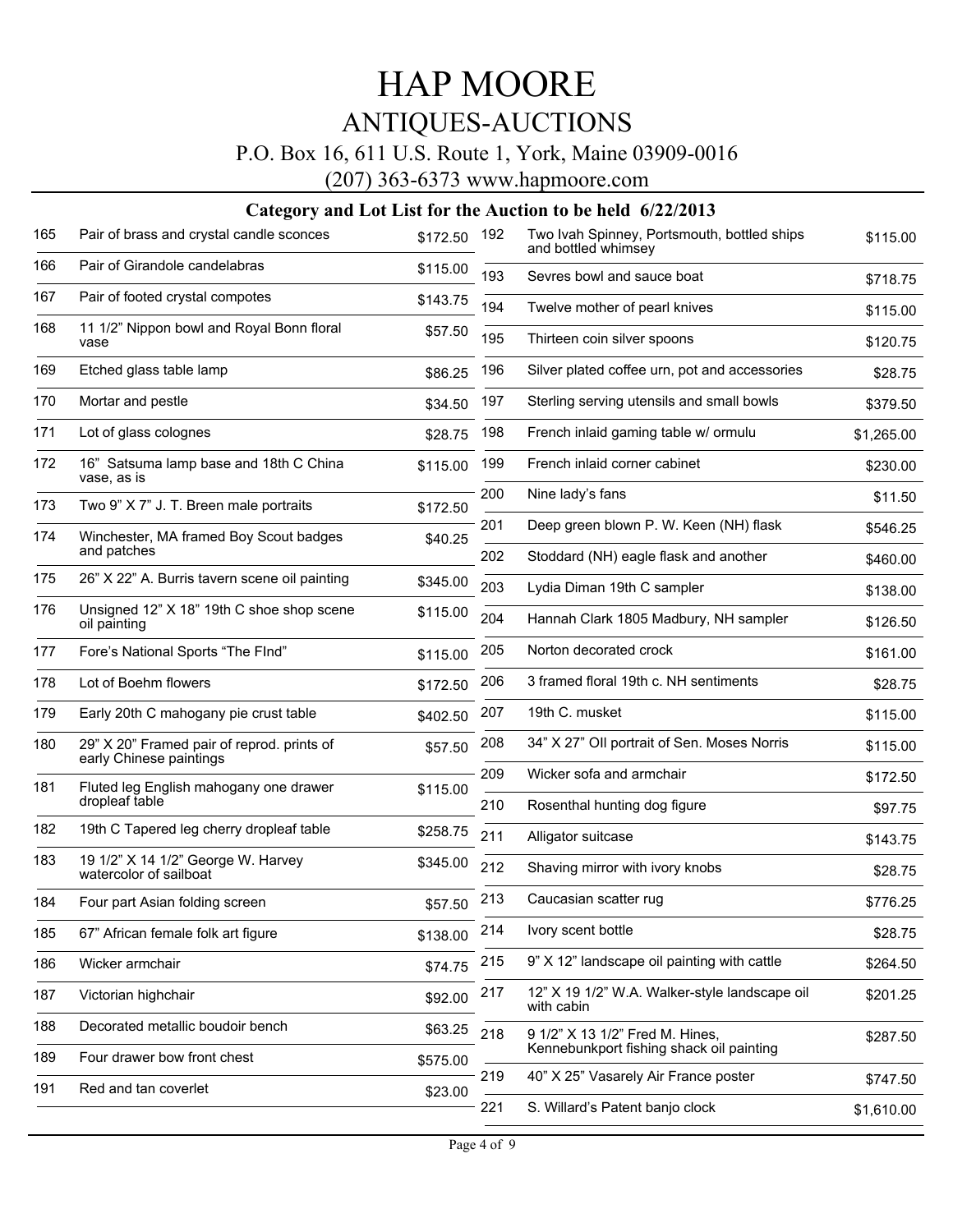### P.O. Box 16, 611 U.S. Route 1, York, Maine 03909-0016

(207) 363-6373 www.hapmoore.com

| 222 | Pair of Roycroft copper bookends with owls              | \$195.50 251 |     | Four shell picture frames                              | \$86.25    |
|-----|---------------------------------------------------------|--------------|-----|--------------------------------------------------------|------------|
| 223 | German wall clock                                       | \$287.50 252 |     | Two memory crocks                                      | \$80.50    |
| 224 | Limbert's mission oak table #1168                       | \$316.25     | 253 | Pair of shell sconces                                  | \$40.25    |
| 225 | 48" X 96" oak conference table                          | \$431.25     | 254 | Decorated tin tray                                     | \$11.50    |
| 226 | Framed family needlework                                | \$212.75     | 255 | Buddy L tin Express Line truck                         | \$690.00   |
| 227 | Two signed Ezra Pound photographs and<br>letters        | \$1,955.00   | 256 | Wooden spice cabinet/shelf unit                        | \$86.25    |
| 228 | C. 1900 six piece inlaid upholstered living             | \$287.50     | 257 | Buddy L Model "T" car                                  | \$345.00   |
|     | room set                                                |              | 258 | George Brown tin express wagon                         | \$1,840.00 |
| 229 | 16 1/2" X 22 1/2" Unsigned watercolor<br>landscape      | \$34.50      | 259 | Wood and iron locomotive                               | \$92.00    |
| 230 | 12 1/2" X 10 1/2" Framed portrait of elderly<br>woman   | \$172.50     | 260 | Windup tin hen                                         | \$132.25   |
| 232 | 25" X 30" Margaret Fitzbugh Browne still life           | \$230.00     | 261 | Windup tin duck                                        | \$143.75   |
| 233 |                                                         |              | 262 | Windup tin alligator                                   | \$63.25    |
|     | 27 1/2" X 18" Watercolor Advertising work of<br>dancers | \$143.75     | 263 | Standing tin goat                                      | \$201.25   |
| 235 | 18" X 29 1/2" floral oil painting by Abraham<br>Atlas   | \$28.75      | 264 | Halloween noise-maker and ornamental<br>paper skull    | \$115.00   |
| 236 | Blue Willow "Pure Milk" store dispenser                 | \$1,006.25   | 265 | Lot of Easter novelties                                | \$28.75    |
| 237 | Twenty-two pieces of stone fruit                        | \$258.75     | 266 | 12 1/2" A. Marseilles doll                             | \$28.75    |
| 238 | Scalloped edge wall cabinet                             | \$11.50      | 267 | Marklin (?) man pulling delivery cart                  | \$230.00   |
| 239 | Wooden folk art turtle                                  | \$195.50     | 268 | Horse drawn tin dump cart                              | \$287.50   |
| 241 | Silver metallic garden ball                             | \$11.50      | 269 | Blue and white coverlet                                | \$40.25    |
| 242 | Eight Majolica plates                                   | \$103.50     | 270 | Flying Geese quilt                                     | \$51.75    |
| 243 | Six Majolica leaf form dishes                           | \$74.75      | 271 | "My Girl" pail                                         | \$51.75    |
| 244 | Two 9" Etruscan Majolica plates                         | \$51.75      | 272 | Fire engine picture puzzle and box                     | \$120.75   |
| 245 | Five leaf - form Majolica plates                        | \$40.25      | 273 | McLoughlin locomotive puzzle box and                   | \$115.00   |
| 246 | Two 9" and one 8" Etruscan five point star<br>plates    | \$132.25     | 274 | Advance game box<br>Aunt Louisa's cube puzzle and book |            |
| 247 | Footed Majolica 9" basket and compote                   | \$57.50      |     |                                                        | \$632.50   |
|     |                                                         |              | 275 | Lot of children's books                                | \$28.75    |
| 248 | 10" Majolica fish dish and 4" multi fish plaque         | \$195.50     | 276 | Boy Scout game, camera and book                        | \$126.50   |
| 249 | String of Majolica fish on wicker mount                 | \$316.25     | 277 | Black fiddler sand toy                                 | \$546.25   |
| 250 | Two Majolica serving dishes and four nappies            | \$86.25      | 278 | 1892-93 W. S. Reed toy catalog                         | \$287.50   |
|     |                                                         |              |     |                                                        |            |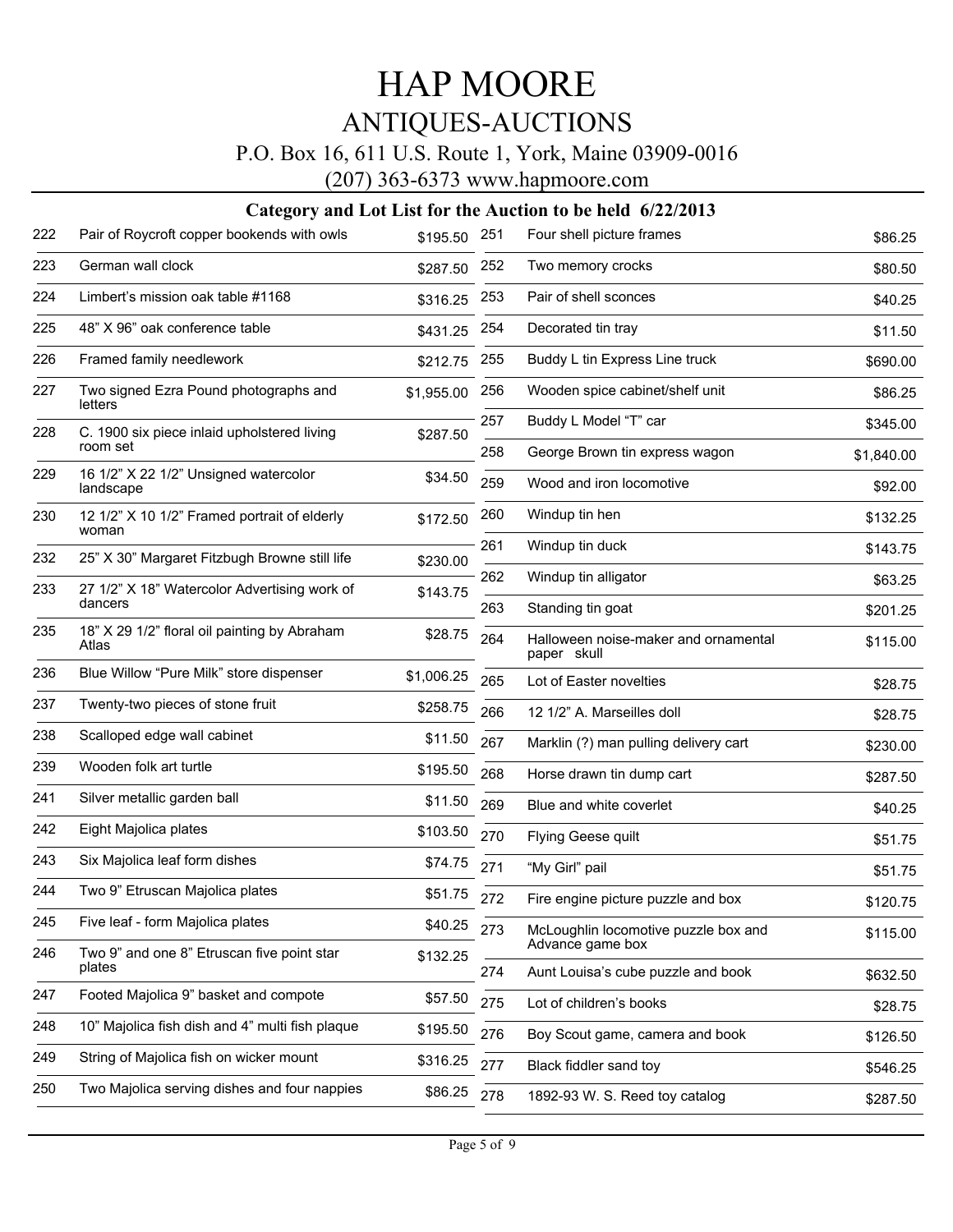### P.O. Box 16, 611 U.S. Route 1, York, Maine 03909-0016

(207) 363-6373 www.hapmoore.com

| 279 | Ives bear in box                                           | \$805.00 | 307 | Two wrought iron trivets, pot pusher and lid             | \$28.75    |
|-----|------------------------------------------------------------|----------|-----|----------------------------------------------------------|------------|
| 280 | Abgail Clark's 1772 sampler                                | \$201.25 | 308 | Decorated wrought iron pipe tongs                        | \$28.75    |
| 281 | Lot of mourning jewelry                                    | \$345.00 | 309 | Tripod-based brass pan and dipper                        | \$28.75    |
| 282 | Lot of Shaker ephemera and lozenges                        | \$258.75 | 310 | Feather tree                                             | \$517.50   |
| 283 | J. H. Davis, 1878 marked Shaker firkin                     | \$258.75 | 311 | Wallace Nutting "The Sea Cap'n's Daughter"               | \$40.25    |
| 284 | Shaker rug beater                                          | \$40.25  | 312 | Three Wallace Nutting prints                             | \$57.50    |
| 285 | Three finger 11" Shaker box without top                    | \$51.75  | 313 | Capodimonte box with putti                               | \$138.00   |
| 286 | 11 1/2" Brown Shaker covered firkin                        | \$224.25 | 314 | Set of four Venetian glass fish                          | \$471.50   |
| 287 | Covered Shaker sewing box                                  | \$132.25 | 315 | Sterling cigarette box with portrait of nude             | \$517.50   |
| 288 | Shaker tin lamp filler                                     | \$57.50  | 316 | J. Enneking landscape oil painting                       | \$2,530.00 |
| 289 | Green Shaker berry pail                                    | \$460.00 | 317 | 1887 Dusseldorf Gallery of Japan Proofs                  | \$0.00     |
| 290 | Hester Price's decorated storage box                       | \$40.25  | 318 | Set of sterling flatware and candlesticks                | \$402.50   |
| 291 | Gilt Edge Building Blocks, cube puzzle and<br>game cards   | \$57.50  | 319 | J. Moigniez bronze sculpture of pointer with<br>pheasant | \$402.50   |
| 292 | Historiscope                                               | \$115.00 | 320 | Lot of lace and small textiles                           | \$690.00   |
| 293 | Lot of York ME. ephemera                                   | \$281.75 | 321 | Lot of lady's accessories                                | \$776.25   |
| 294 | Two early decorated stoneware crocks                       | \$86.25  | 322 | Noah's Ark and dollhouse furniture                       | \$74.75    |
| 295 | Johnson Bros. footed ironstone punch bowl<br>and ladle     | \$57.50  | 323 | Five Victorian glass enclosed floral groups              | \$57.50    |
| 296 | Ironstone coffee pot                                       | \$51.75  | 324 | Four Spanish faience plates                              | \$28.75    |
| 297 | 9" Footed ironstone compote                                | \$51.75  | 325 | A. B. Wilder, Woodstock, VT pastel winter<br>scene       | \$161.00   |
| 298 | Ironstone sugar, butter, gravy boat and<br>mustard         | \$86.25  | 326 | Pair of green wicker youth chairs                        | \$201.25   |
| 299 | Three decorated tole boxes                                 | \$120.75 | 327 | <b>Bulldog andirons</b>                                  | \$258.75   |
| 300 | Country ladderback rocker                                  | \$57.50  | 328 | 24" X 16" Floral still life oil painting                 | \$74.75    |
| 302 | Cir 1900 NJ/NY/Boston family photo album                   | \$74.75  | 329 | Asian decorated box                                      | \$115.00   |
| 303 | Early cast brass water kettle                              | \$40.25  | 330 | Tiffany sterling punch ladle                             | \$460.00   |
| 304 | Rack of five miniature wrought iron and<br>copper utensils | \$20.13  | 331 | Metallic tobacco box, snuff box and<br>condiment         | \$546.25   |
| 305 | Wrought iron game rack                                     | \$57.50  | 332 | Four painted watering cans                               | \$120.75   |
| 306 | Wrought iron spatula, two toasting forks and               | \$28.75  | 333 | Cir. 1910 Three section folding screen                   | \$126.50   |
|     | toaster rack                                               |          | 334 | Lot of old eyeglasses and cases                          | \$293.25   |
|     |                                                            |          |     |                                                          |            |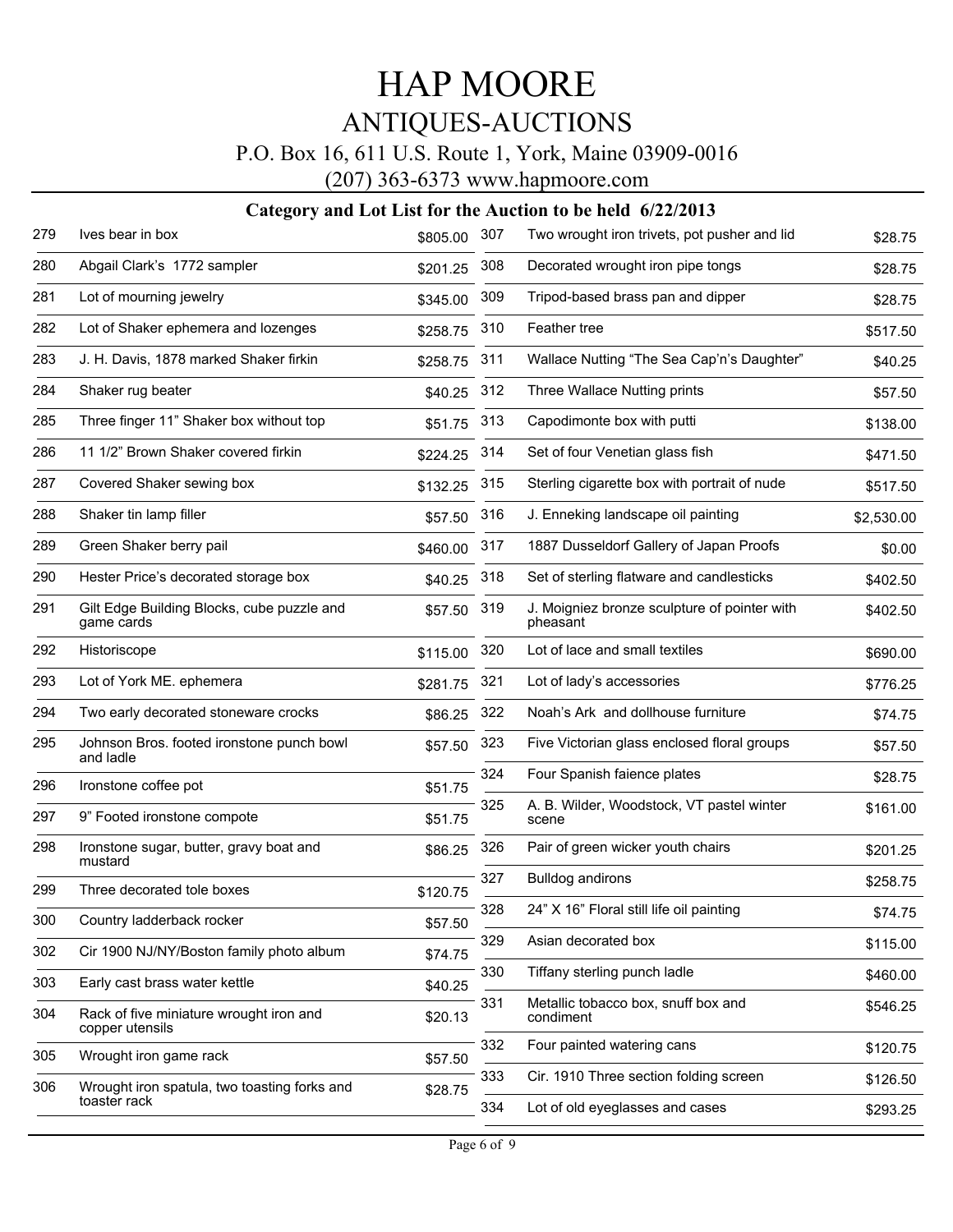## P.O. Box 16, 611 U.S. Route 1, York, Maine 03909-0016

(207) 363-6373 www.hapmoore.com

| 335 | Large lot of Somersworth NH, South Berwick,<br>ME and Waterboro, ME photographs,<br>ephemera and books | \$396.75   | 363 | Harvey Getchell Civil War and G.A.R.<br>ephemera, sword, etc.                 | \$977.50   |
|-----|--------------------------------------------------------------------------------------------------------|------------|-----|-------------------------------------------------------------------------------|------------|
| 336 | Lot of old tobacco advertising                                                                         | \$120.75   | 364 | Victorian gilded glass two end drinking vessel                                | \$316.25   |
|     |                                                                                                        |            | 365 | Indian stone axe head                                                         | \$69.00    |
| 337 | Lot of special interest photographs                                                                    | \$112.70   | 366 | L. F. Morrill marked (North Shore, MA) violin                                 | \$115.00   |
| 338 | Civil War ambrotype of George Washington<br>Holmes                                                     | \$166.75   | 368 | Scott Leighton Fearnaught Stallions print and<br>Warming for the Trot         | \$517.50   |
| 340 | 31" X 22" Asian Tonka                                                                                  | \$201.25   |     |                                                                               | \$11.50    |
| 341 | 1823 Frances Ward sampler                                                                              | \$172.50   |     | 369<br>W. D. Fausett print, The Lake                                          |            |
| 342 | Four needlework samplers                                                                               | \$230.00   | 370 | 28 1/2" X 35 1/2" Charles Woodbury "Israel's<br>Head", Ogunquit, oil painting | \$4,600.00 |
| 343 | 29 X 23 in. tramp art picture frame                                                                    | \$120.75   | 371 | Russian mosaic of "Doves Drinking at a Bowl"                                  | \$1,380.00 |
| 345 | Lot of sterling dishes and weighted<br>candlesticks                                                    | \$379.50   | 372 | 4' 10" X 3' 2" Orinetal scatter rug                                           | \$546.25   |
| 346 | Sheffield plated coffee urn                                                                            |            | 373 | Set of Continental oak nesting tables                                         | \$333.50   |
|     |                                                                                                        | \$28.75    | 374 | Chippendale mirror                                                            | \$57.50    |
| 347 | 33 X 55 watercolor Asian Ramayana on cloth                                                             | \$57.50    | 375 | Fruit reverse-painted mirror                                                  | \$287.50   |
| 348 | Jeweler's scale                                                                                        | \$115.00   | 376 | Four braceback Windsors                                                       | \$1,610.00 |
| 349 | Riley Whiting tall clock                                                                               | \$316.25   | 377 |                                                                               |            |
| 350 | Two 14k gold bracelets                                                                                 | \$1,150.00 |     | 20" X 30" Thomas W. Wilson landscape oil<br>painting                          | \$460.00   |
| 351 | Lot of 14k glod chains                                                                                 | \$977.50   | 378 | Two drawer cookie corner stand                                                | \$230.00   |
| 352 | Lot of costume jewelry and watches                                                                     | \$28.75    | 379 | Tripod candle stand                                                           | \$57.50    |
| 353 | 14k Necklace and lady's watch                                                                          | \$488.75   | 380 | Four American Homestead series C & I prints                                   | \$431.25   |
| 354 | Lot of 14k, 10k and sterling jewelry                                                                   | \$402.50   | 381 | Four baskets and Wilton, ME egg carrier                                       | \$86.25    |
| 355 | Pottery vase with image of G. Washington                                                               | \$97.75    | 382 | Large lot of misc. 19th C ceramics                                            | \$143.75   |
| 356 | Shaker confetti scatter rug                                                                            | \$258.75   | 383 | Small collection of boxwood and other sewing<br>items                         | \$287.50   |
| 357 | Towle "Old Lace" sterling flatware service for<br>14                                                   | \$1,178.75 | 384 | 19th c horse push toy                                                         | \$287.50   |
| 358 | Lot of misc. sterling flatware                                                                         | \$172.50   | 385 | Decorative carved crest piece                                                 | \$23.00    |
| 359 | 8' X 7' Oriental rug                                                                                   | \$431.25   | 387 | 772 X 33 X 10 in. graduated standing shelves                                  | \$172.50   |
| 360 | Johnny Walker advertising figure                                                                       | \$28.75    | 388 | One drawer walnut stand                                                       | \$115.00   |
| 361 | Lot of costume jewelry                                                                                 | \$241.50   | 389 | Crescent moon wooden ornament                                                 | \$460.00   |
| 362 | Lot of mixed metal jewelry                                                                             | \$92.00    | 390 | Ball and claw foot wing chair                                                 | \$172.50   |
|     |                                                                                                        |            | 391 | Lot of treen items and boxes                                                  | \$201.25   |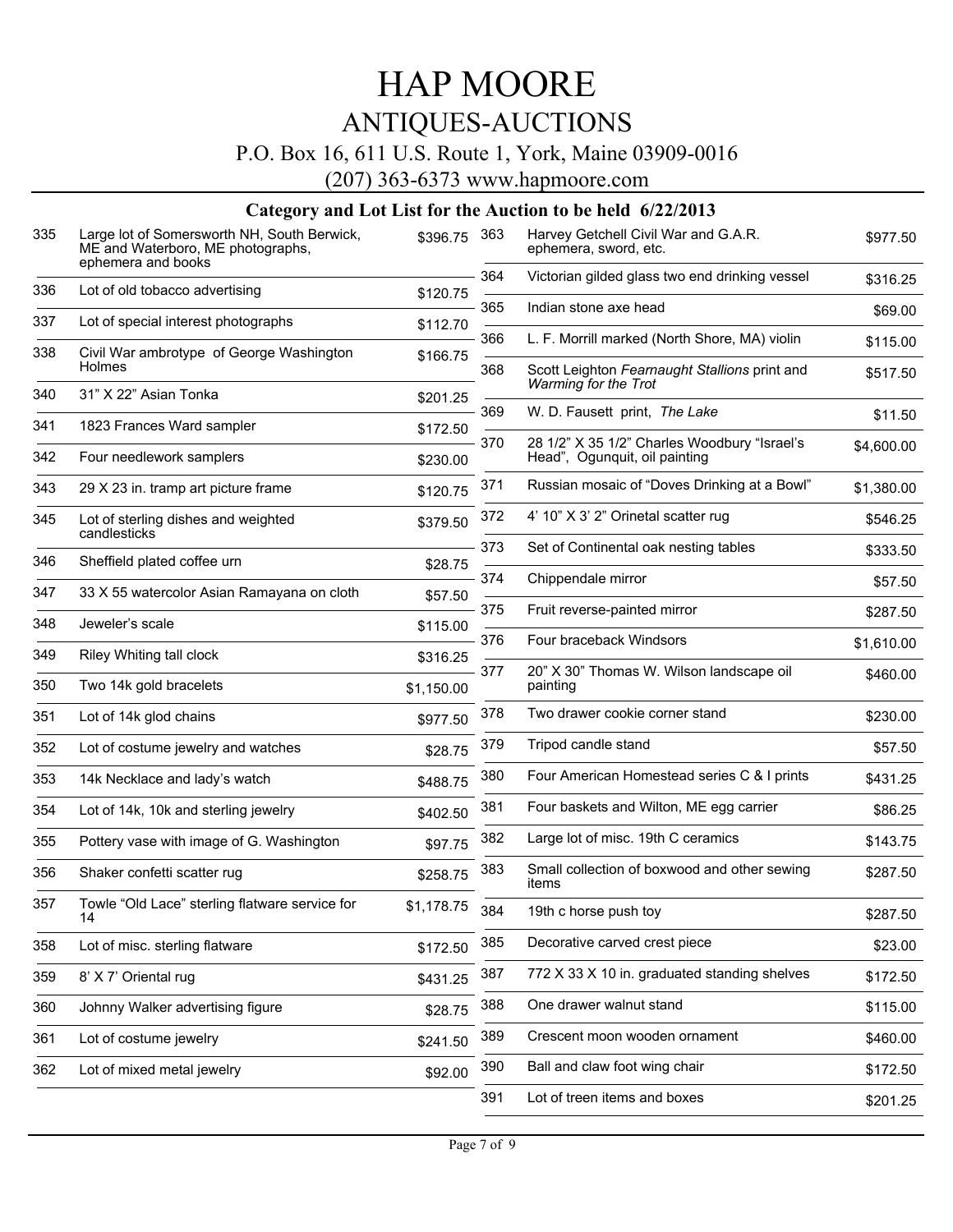### P.O. Box 16, 611 U.S. Route 1, York, Maine 03909-0016

(207) 363-6373 www.hapmoore.com

| 392 | Two horn shepherd's crooks                              | \$74.75  | 421 | 14k gold wedding band                                       | \$138.00 |
|-----|---------------------------------------------------------|----------|-----|-------------------------------------------------------------|----------|
| 393 | 5' 10" X 4'2" Oriental scatter rug                      | \$74.75  | 422 | Platinum and diamond Tiffany pendant                        | \$345.00 |
| 394 | Crane neck goose decoy                                  | \$80.50  | 423 | Collection of Southwest rings, jewelry and<br>stones        | \$460.00 |
| 395 | Two small painted boxes                                 | \$230.00 | 424 | NY Yankees 1932 team photograph                             | \$155.25 |
| 396 | Contemporary painted box and bull painting              | \$11.50  | 425 | Carved mirror                                               | \$287.50 |
| 397 | Cage-framed reverse painting on glass of<br>parrot      | \$51.75  | 426 | Chinese Export leather trunk                                | \$97.75  |
| 398 | Soft paste theorem-decorated teapot                     | \$86.25  | 427 | 6 1/2" X 4 1/2" oil painting of black man<br>playing fiddle | \$258.75 |
| 399 | Pollard & Holloway engraving of fighting cock           | \$28.75  | 428 | 6 1/2" X 4 1/2" oil painting of seated elderly              | \$287.50 |
| 401 | Victorian female portrait on wood panel                 | \$172.50 |     | black man                                                   |          |
| 402 | 1846 Elizabeth Oldham needlepoint family<br>register    | \$207.00 | 429 | 14k Hamilton pocket watch                                   | \$488.75 |
|     |                                                         |          | 430 | 1896 Pewter Boston trophy                                   | \$115.00 |
| 403 | 1842 Mary L. Blunham sampler                            | \$345.00 | 431 | Sterling cigarette case and jewelry box                     | \$92.00  |
| 204 | Elizabeth Robinson 19th C sampler                       | \$212.75 | 432 | Waterbury brass ship's clock                                | \$109.25 |
| 405 | 1753 Mary Roberts sampler                               | \$339.25 | 433 | Brass ship's clock with Roman numerals                      | \$115.00 |
| 406 | One coin and one sterling silver dish                   | \$195.50 | 434 | Arts & Crafts inscribed storage box                         | \$138.00 |
| 408 | Large lot of butter prints                              | \$517.50 | 435 | Graduated drawer mahogany chest on                          | \$805.00 |
| 409 | Knife box, glove stretchers, slaw cutter, etc.          | \$241.50 |     | bracket base                                                |          |
| 410 | Doll bed, doll furniture, trunk and accessories         | \$97.75  | 436 | Two drawer mahogany stand                                   | \$172.50 |
| 411 | Lot of six amethyst and clear Christmas lights          | \$11.50  | 437 | Sheraton four drawer chest                                  | \$460.00 |
| 412 | Lot of pewter and brass 19th C candlesticks             | \$126.50 | 438 | Reeded leg 19th C. mahogany drop leaf table                 | \$115.00 |
|     | and kitchen accessories                                 |          | 439 | Empire secretary desk                                       | \$143.75 |
| 413 | Lot of 19th C metallic and pottery domestic<br>items    | \$264.50 | 440 | Painted box                                                 | \$63.25  |
| 414 | Two early 19th C hogscraper candlesticks                | \$28.75  | 441 | Chinese export sewing box                                   | \$172.50 |
| 415 | Lady's 18k gold diamond ring and two other<br>18k rings | \$805.00 | 442 | Lot of costume jewelry                                      | \$80.50  |
| 416 | Lot of misc. Victorian costume jewelry                  | \$28.75  | 443 | 9'6" X 17'2" ORiental rug                                   | \$690.00 |
| 417 | Gentleman's 14k gold and diamond ring                   | \$603.75 | 444 | Lot of baskets and woodenware                               | \$155.25 |
| 418 | Pair of cast iron Hessian andiron figures               | \$40.25  | 445 | Six stack mahogany barrister bookcase                       | \$460.00 |
| 419 | Lot 14k jewelry and gold filled locket                  | \$747.50 | 446 | Six stack mahogany barrister bookcase                       | \$460.00 |
| 420 | Lot of sterling jewelry                                 | \$299.00 | 447 | Opera strand of pearls                                      | \$115.00 |
|     |                                                         |          |     |                                                             |          |